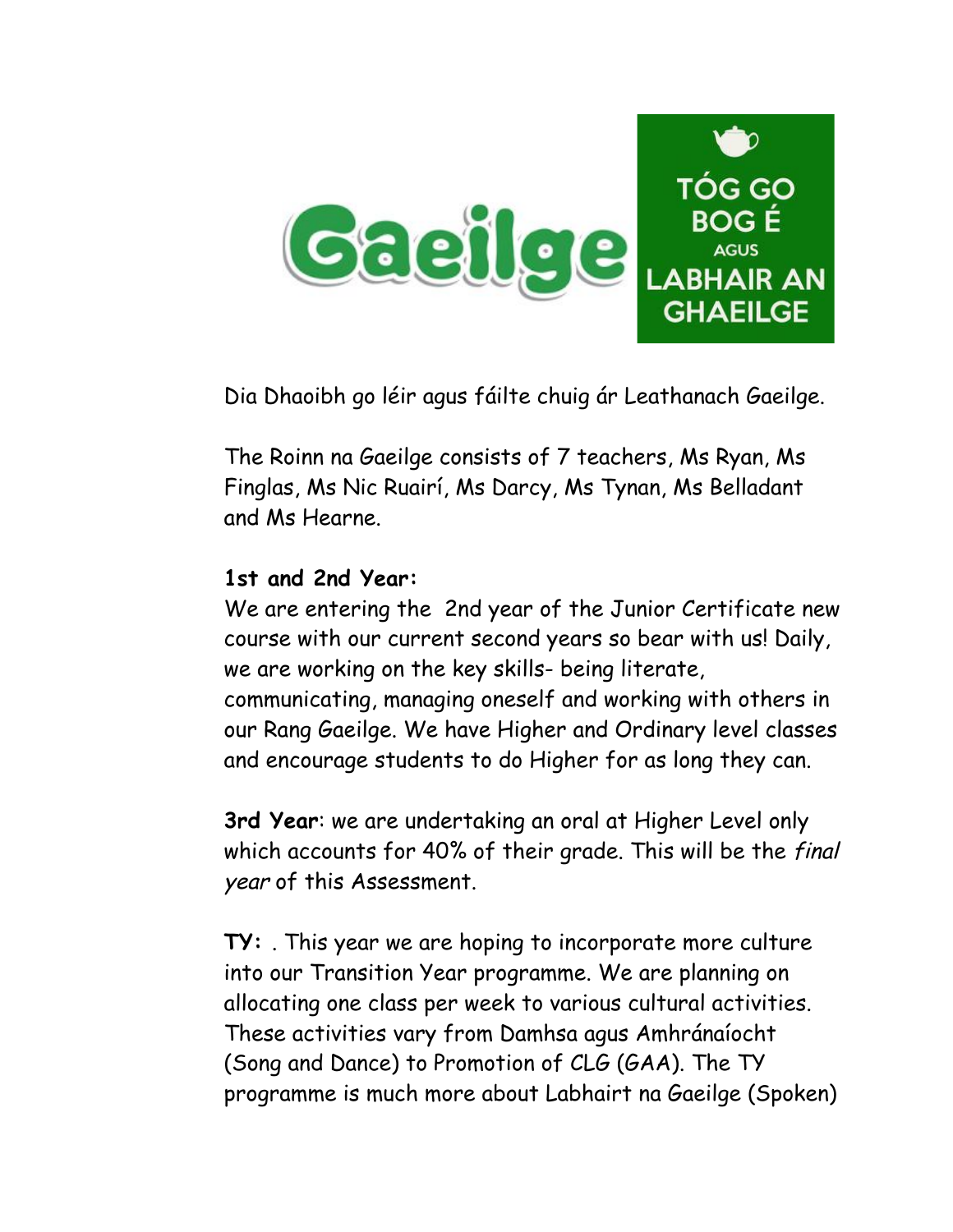and Cultúr na Gaeilge rather than Literary and Critical Analysis. We have in class presentations and trips to the computer room more frequently in TY Gaeilge. We work at a common level which is inclusive to all students. We also head on our annual trip to Coláiste Uisce in Mayo during May for a week and all SEN students are most welcome!

**5th and 6th Year**: In 5th and 6th year we place a huge emphasis on the spoken Gaeilge The oral is worth 40% and Gaeilge is the predominant language used in the Seomra Ranga. The classes are divided into Ordinary and Higher level. Students are encouraged to undertake the Higher level if possible and we endeavour to improve their literacy, aural and communicative skills over the two years. The senior students are encouraged to enjoy and appreciate Gaeilge in both the classroom and in their wider community.

The Roinn na Gaeilge has a lot going on annually: **Seachtain na Gaeilge:**

Annually, the Department celebrate and promote the Irish language culture and heritage through a programme of events.

1st year participate in a Treasure Hunt "Toraíocht Taisce" around the school, searching for words as Gaeilge! 2nd Year participate in a Poc Fada "Long Puck" where they get the opportunity to exhibit their hurling and camogie skills.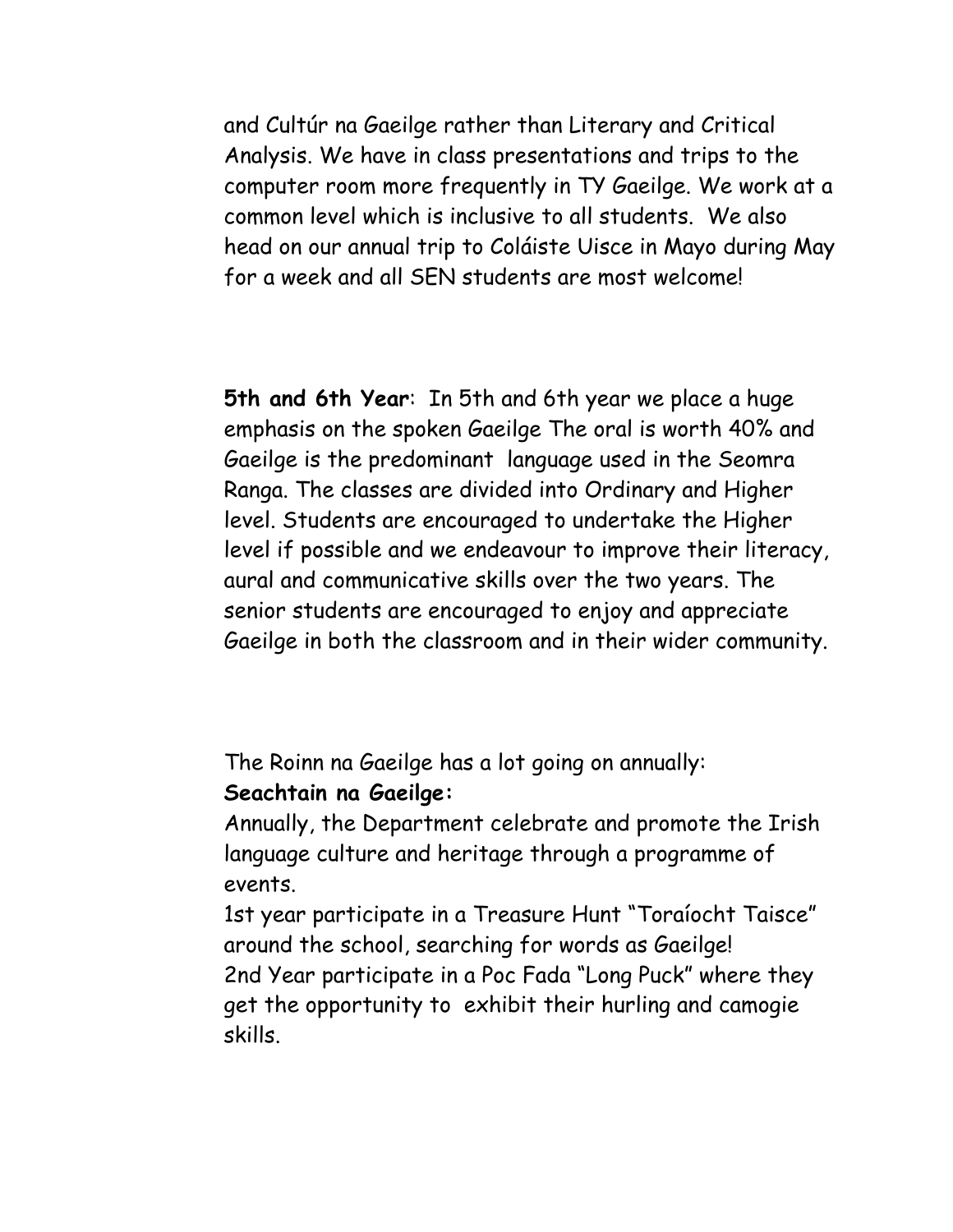4th Year: participate in a Comórtas Postáer/ Mímeanna / Memes where they get the chance to showcase their artistic and creative skills around the school. 5th Year : take part in an all inclusive Tráth na gCeist /Quiz in the canteen where they are with a chance to win a cash prize. (One student won a Kia Sportage one year….) Every year, we host a Céilí Mór for the entire school in the evening. We practice damhsa / dancing non stop for the fortnight leading up to the big event and the Department encourages all students to get involved. Students who do not study Irish are invited to join the classes for this period.

## **General Events :**

Classes also attend an Triail (a drama) usually in November and we invite Seó Bóthair in to encourage and inspire students to use the language in their regular lives and in their future.

The Department offer students the opportunity to earn a Fáinne by submitting themselves for interview trí mheán na Gaeilge.

## **Exams:**

3rd and 6th Year Exam classes part-take in a Mock Orals with their teachers in class during the school year prior to the real Mock Exam in February. These Orals are held on a Saturday and qualified oral examiners are invited in to conduct these formal exams.

Listening and Written exams are held in a formal setting with the year group.